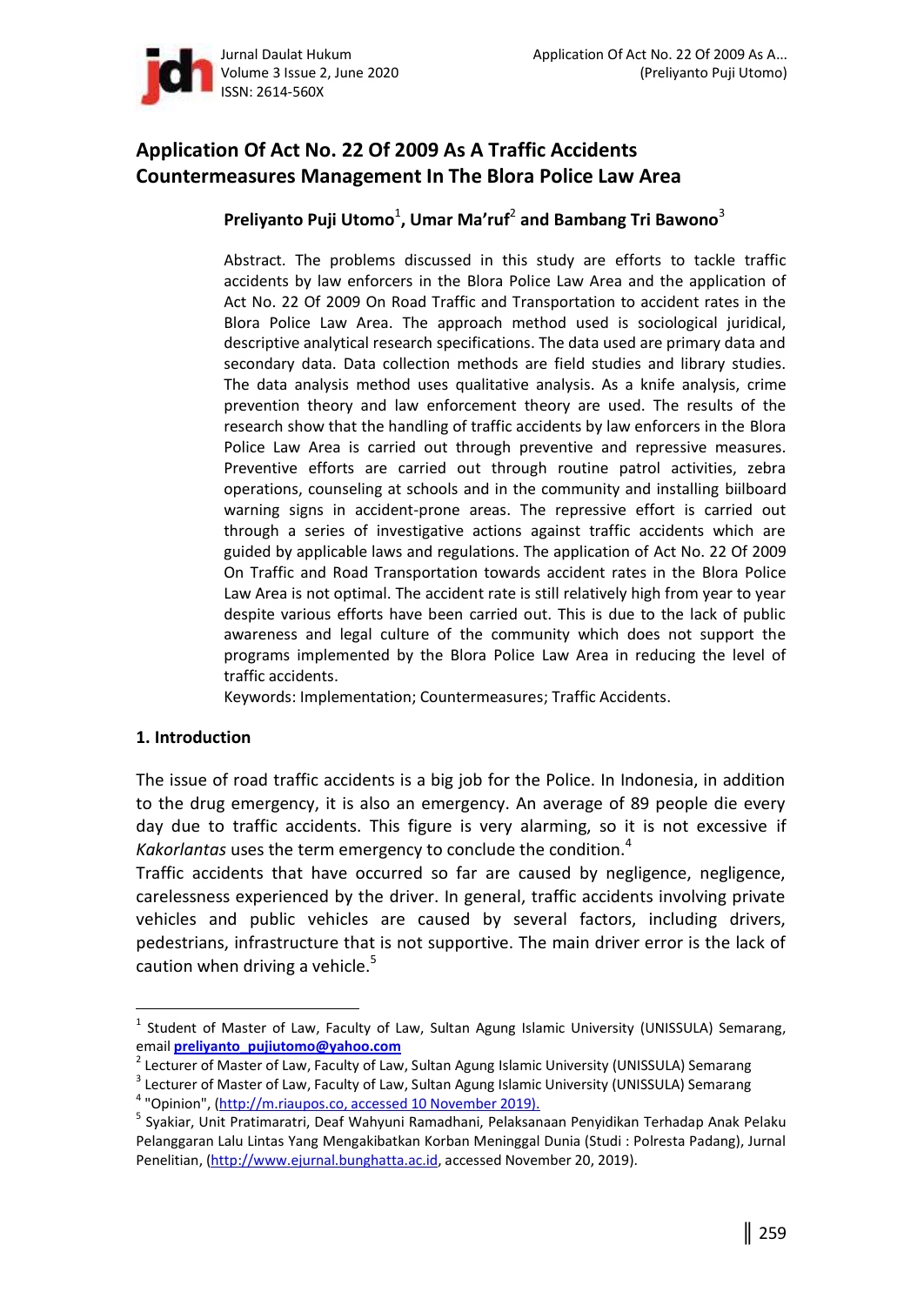Traffic accidents often occur in people's lives, even the culprit is often a minor. This is due to lack of legal awareness and supervision from parents so that children are allowed to drive motorized vehicles before having a driver's license.

In the Central Java regional police jurisdiction it was revealed that the number of traffic accidents in 2019 increased compared to last year. The increase reached 45 percent. In Central Java, from 1 January to 30 September 2019 there were 19,261 incidents. An increase of 45 percent compared to the same time period in 2018, amounting to 13,270 events.<sup>6</sup>

The accident rate at Blora Police Law Area also increased. In year after year. This is known from the results of a preliminary survey at Blora Police Law Area, where in 2017 the total number of traffic accidents was 386, while in 2018 it was 421. The figure showed an increase in the level of traffic accidents by 9%.

Several attempts have been made to reduce the level of traffic accidents at Blora Regional Police Station. Polri which is a state instrument that plays a role in maintaining security and public order, enforcing the law, as well as providing protection, protection and services to the community in the context of maintaining domestic security. This is as explicit in Article 30 paragraph (4) of the 1945 Constitution of the Republic of Indonesia which states that the National Police is a state instrument that maintains security and public order to protect, protect, serve the community and enforce the law. Furthermore, Article 5 of Act No. 2 of 2002 On the Indonesian National Police also states that the National Police is a state instrument that plays a role in maintaining security and public order, enforcing the law, and providing protection, protection and service to the public in the context of maintaining it internal security.

The task of the police is to foster public security and order or in other words monitor the community so that things do not interfere with traffic. In this case, especially the Blora Police Traffic Unit (*Satlantas*) as part of the members of the Indonesian National Police (POLRI) has an important role in managing traffic accidents both preventive and repressive. Preventive action is a preventive measure, while repressive action is an effort to handle after a traffic accident through an investigation process carried out by the investigator.

Based on the description above, the authors are interested in conducting research with the title: " Application Of Act No. 22 Of 2009 As A Traffic Accidents Countermeasures Management In The Blora Police Law Area".

Based on the background description described above, the following problems are formulated: What is The Effort To Deal With Traffic Accidents By Law Enforcement In The Blora Police Law Area?; How is The Application of Act No. 22 Of 2009 On Traffic And Road Transportation To Accident Rates In The Blora Police Law Area?

l.

<sup>&</sup>lt;sup>6</sup> This Year's Traffic Accident Rate in Central Java Increases 45%, (https://news.detik.com, accessed 11 November 2019).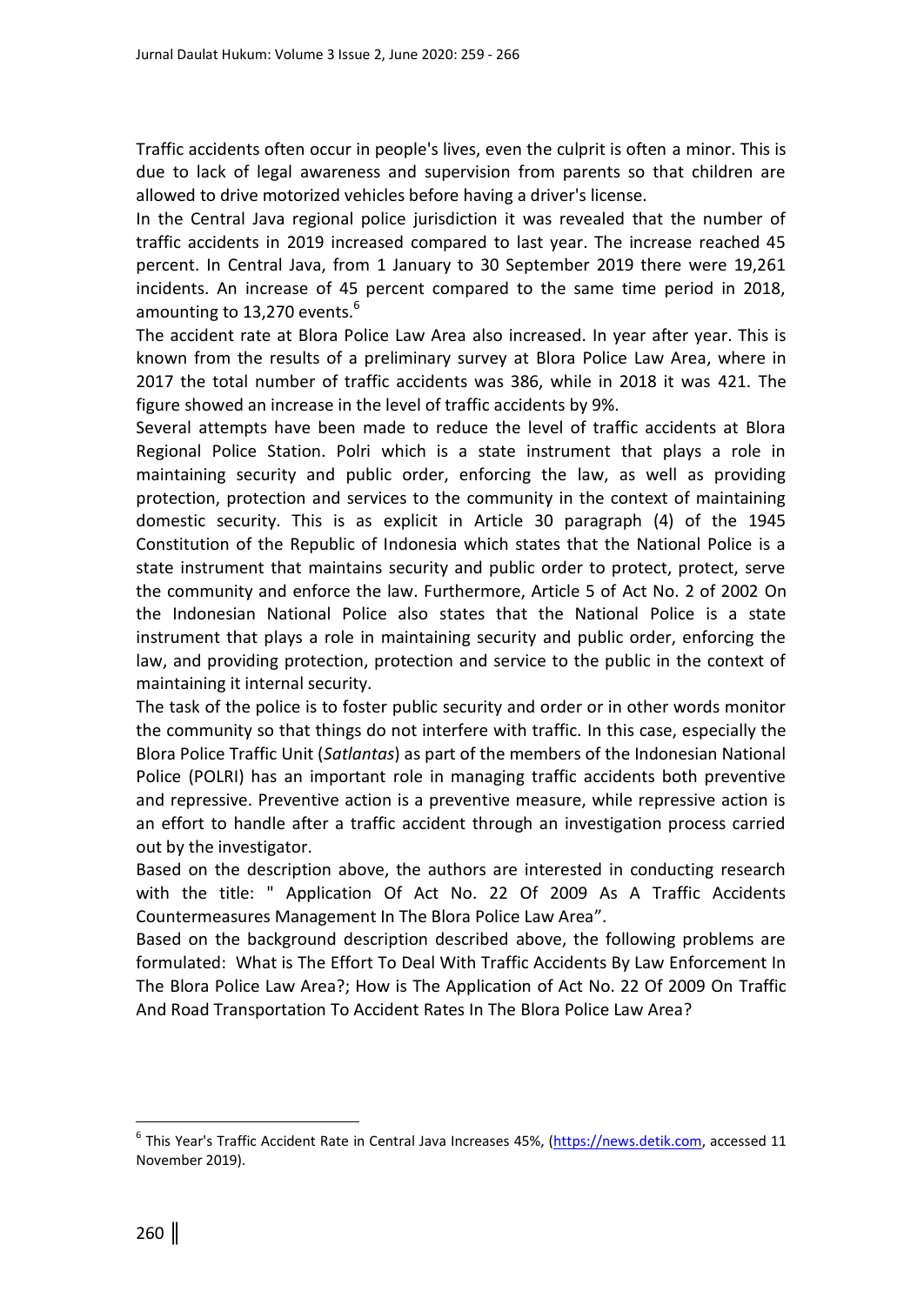

### **Research Methods**

The method of approach used in this study is the empirical juridical approach method, where the research base is normative law but examines the reactions and interactions that occur when the norm system works in society.<sup>7</sup>The research specification is analytical descriptive, which provides a clear, detailed and systematic picture. The data used include primary data and secondary data obtained through field studies and literature studies. The data analysis method uses qualitative analysis.

#### **2. Result And Discussion**

## **2.1. Traffic Accident Management by Law Enforcement in the Blora Regional Police Area**

The procedures for handling traffic accidents are regulated by the regulations of the Head of the Indonesian National Police. In this case the Rules Consideration (*Perkap*) in question is *Perkap* Polri Number 15 of 2013 On Procedures for Handling Traffic Accidents. Thus based on the provisions of the articles above it can be seen that the National Police is one of the law enforcement officers responsible for the prevention and handling of traffic accidents.

In Blora's jurisdiction, the accident rate is still relatively high. This can be seen from the following table:

| No | The Traffic Accidents case          | Year |      |      |
|----|-------------------------------------|------|------|------|
|    |                                     | 2017 | 2018 | 2019 |
|    | <b>Total traffic accidents</b>      | 386  | 421  | 393  |
|    | Number of fatalities                | 83   | 65   |      |
|    | Number of victims seriously injured | 15   | 11   | -20  |
| 4  | Number of minor injuries            | 518  | 547  | 410  |

Source: Saltantas of Blora Police Station

l.

Based on the table above it can be seen that the accident rate from year to year in the Blora Police jurisdiction experienced fluctuating changes. In 2017 there were 386 cases of traffic accidents with 83 people died, while in 2018 there were 421 cases of traffic accidents with 65 people died and in 2019 there were 393 cases 70 people died in traffic accidents.

Blora Police Law Area has made efforts to deal with traffic accidents which include preventive and repressive measures. Preventive efforts are efforts made to prevent traffic accidents, while repressive efforts are efforts made after a traffic accident.

Based on the results of interviews with *Kasatlantas* Blora Police, it is known that the preventive efforts undertaken by the Blora Police Law Area to reduce the number of

<sup>7</sup>Mukti Fajar ND and Yulianto Achmad, 2013, *Dualisme Penenlitian Hukum Normatif dan Empiris*, Pustaka Pelajara, Yogyakarta, 2013, p. 47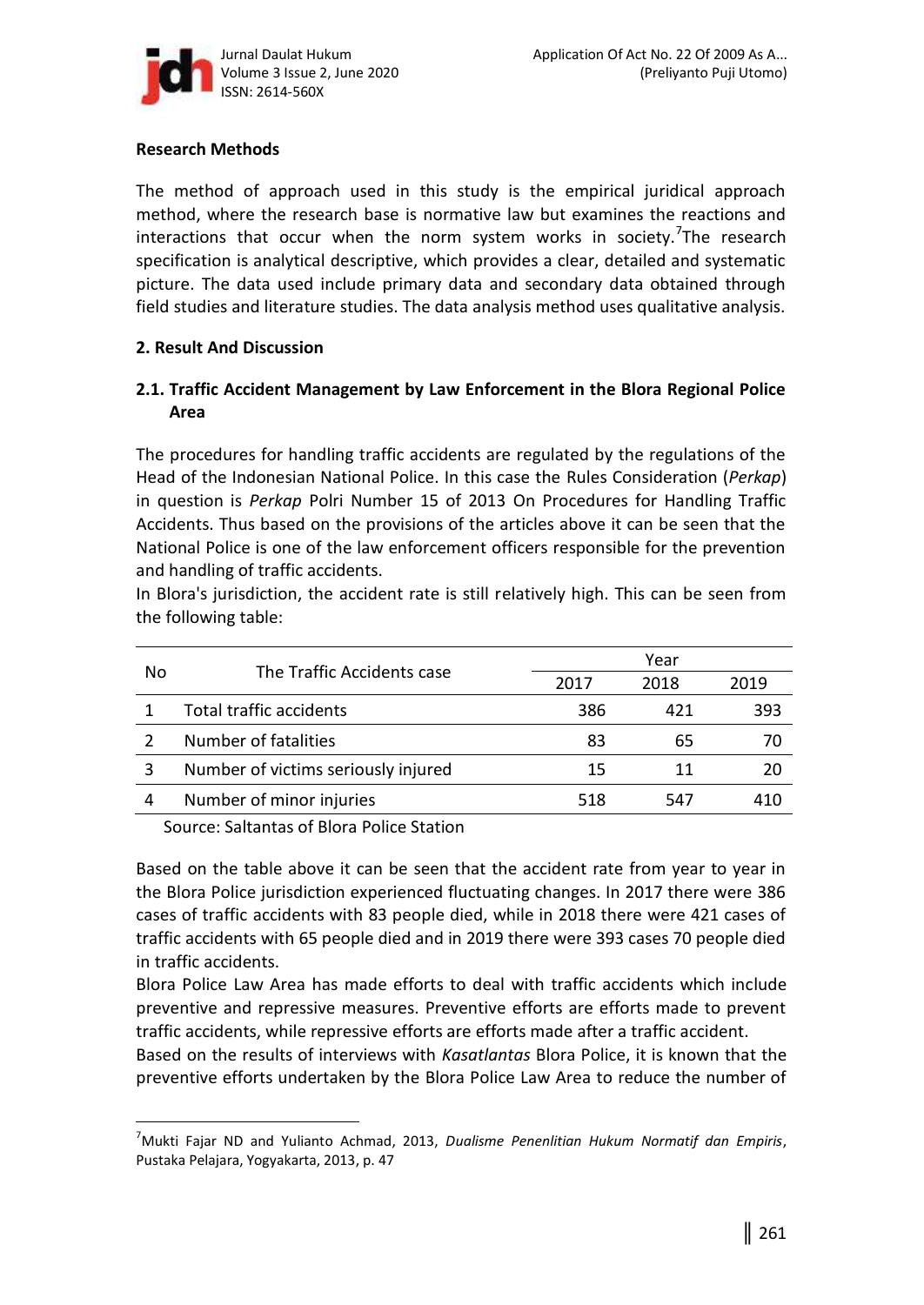traffic accidents are by patrol and zebra operations. In addition, counseling was also carried out in schools in the Blora district, this is because many cases of traffic accidents are the perpetrators of teenagers or students. In addition to the aforementioned activities, the National Police have also put up warning signs in accident-prone areas and warning signs in the form of billboards on the roadside. With these warning signs it is hoped that people who cross the road will be more careful in driving.<sup>8</sup>

In addition to preventive measures, efforts to deal with traffic accidents in the Blora Police Law Area are repressive measures. Repressive efforts are all actions taken by law enforcement officials after a traffic accident through a series of investigative activities. As a guideline for the implementation of handling traffic accidents is the Criminal Procedure Code, Act No. 22 Of 2009 On Traffic and Road Transportation and its implementing regulations in this case Regulation of the Head of the Indonesian National Police (*Perkap* Polri) Number 15 of 2013 On Procedures for Handling Accidents Past Cross.<sup>9</sup>

The handling of traffic accidents is done after there are reports about traffic accidents. In the event that a police officer receives a report on a traffic accident, it is in accordance with the provisions of Article 11 *Perkap* Polri Number 15 of 2013 On Procedures for Handling Traffic Accidents.

Repressive efforts undertaken by law enforcement officials in the prevention of traffic accidents are the conduct of investigations that are based on the provisions of the applicable laws and regulations. The investigation began with reports of traffic accidents, handling at the scene of the crime, requests for *visum et repertum*, examination of witnesses, examination of suspects, drawing conclusions that have been fulfilled elements of traffic accidents up to the filing of investigations and submission of files and suspects to the prosecutor .

In practice, not all cases of traffic accidents continue through the legal process, because many cases of traffic accidents that occur in the Blora Police Law Area are settled out of court (peacefully). This is as stated by AKP Dodiawan which states that traffic accident cases are usually settled amicably, especially for minor and moderate traffic accidents. The case of heavy traffic accidents usually goes to court, even though there has been a peaceful situation between the victims' families and the perpetrators.<sup>10</sup>

As in the example above, there is actually a peace agreement between the perpetrator and the victim's family. However, this cannot be used as an excuse to stop the investigation. A peace agreement between the perpetrator and the victim's family can only be used as an attachment to the case file as a consideration of the judge in deciding the case. $^{11}$ 

l.

 $^8$  Interview with AKP Dodiawan S as Kasatlantas Blora Regional Police, on February 20, 2020.

<sup>9</sup> *Ibid.*

<sup>10</sup> *Ibid.,* on February 21, 2020.

<sup>11</sup> *Ibid.*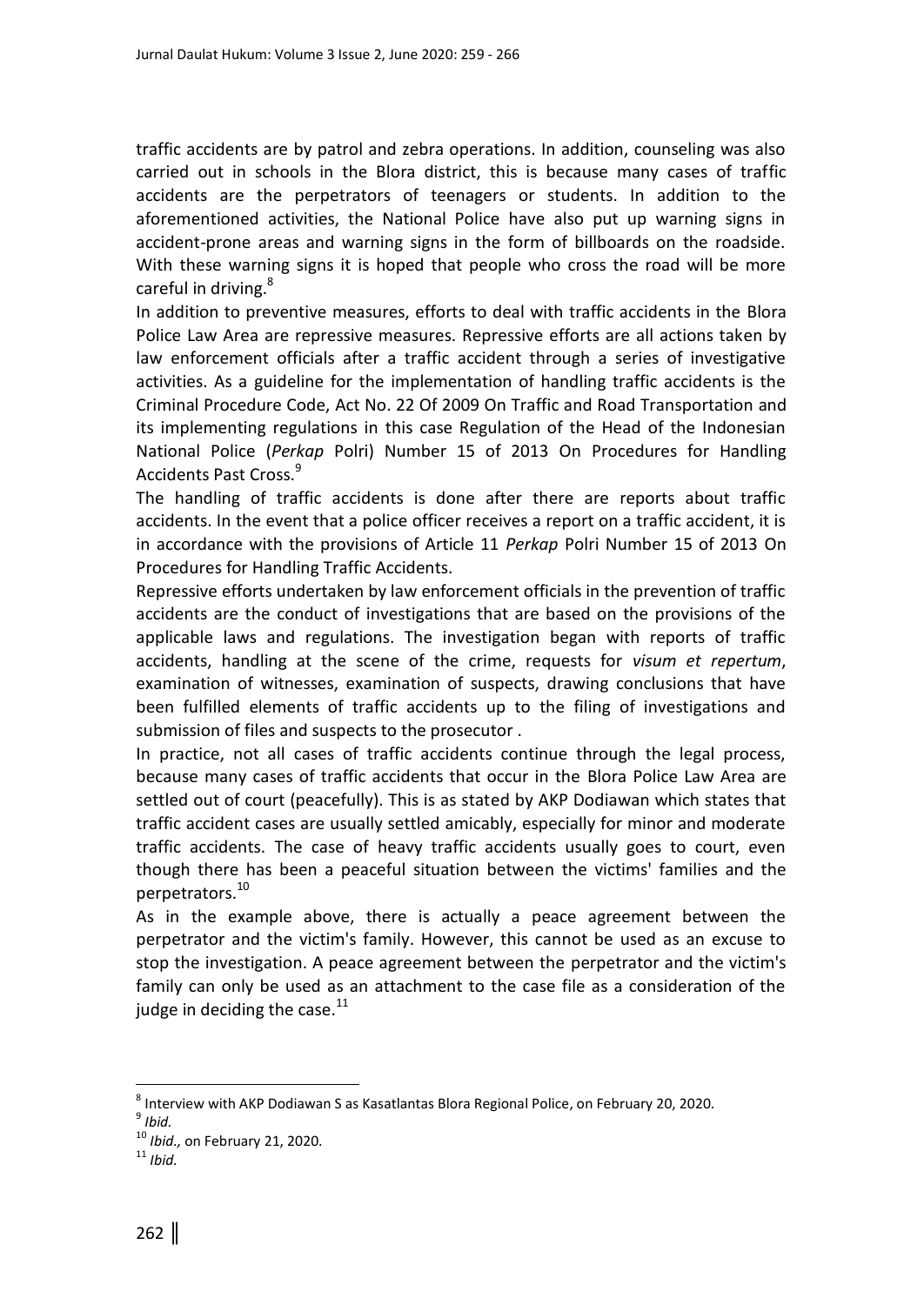

## **2.2. Application of Act No. 22 Of 2009 On Traffic and Road Transportation towards Accident Rate in the Blora Police Law Area**

Act No. 22 Of 2009 On Traffic has brought important changes to the regulation of the national transportation system, Road Traffic and Transportation in Indonesia. Number 22 of 2009 optimally. These efforts include preventive and repressive efforts, namely through patrol activities, zebra operations, counseling and installation of biilboard / warning boards and law enforcement efforts.

In practice, data in the field shows that the level of traffic accidents in the Blora Police Law Area is still relatively high. This can be seen from the data of the number of traffic accident incidents at Blora Police Law Area which showed that in 2017 there were 386 traffic accidents, in 2018 there were 421 cases and in 2019 there were 393 cases. The incident shows that the accident rate in the Blora Police Law Area is still high.

Based on the results of interviews with the Blora *Kasatlantas*, it can be seen that law enforcement officials have made every effort to reduce the level of traffic accidents, but the level of traffic accidents is still relatively high. This is because the community has not fully supported the traffic accident management program implemented by the National Police. The programs that have been prepared and implemented by Blora Regional Police will be successful if all parties support one another, especially the community as road users. However, if the community does not want to heed or support a program that aims to reduce the number of accidents, the program will not succeed.<sup>12</sup>

The results of the interview illustrate that the implementation of Act No. 22 Of 2009 in suppressing the level of traffic accidents has not been optimal. This is because the accident rate in the Blora Police Law Area is still high. The non-optimal implementation of Act No. 22 Of 2009 in suppressing the level of traffic accidents is influenced by the people who do not support the programs that have been implemented by the Blora Police Law Area.

Based on the theory of law enforcement, there are several factors that influence law enforcement, namely the legal factors themselves, law enforcement factors, facility or facility factors, community factors and cultural factors.<sup>13</sup> The following describes the supporting factors and inhibiting factors in the implementation of Act No. 22 Of 2009 On Traffic and Road Transportation in suppressing the level of traffic accidents in the Blora Police jurisdiction.

 $\bullet$  The legal factor itself

Judging from legal factors, Blora Police Law Area has a strong legal basis in efforts to deal with traffic accidents. Act No. 22 Of 2009 On Traffic and Road Transportation has arranged in such a way regarding the duties and responsibilities of the Indonesian National Police in efforts to deal with accidents which are further stipulated in *Perkap* Number 15 of 2013 On Handling of Traffic Accidents.

l.

<sup>12</sup> *Ibid.,* on February 20, 2020.

<sup>&</sup>lt;sup>13</sup> Soerjono Soekanto, Op.Cit., p.8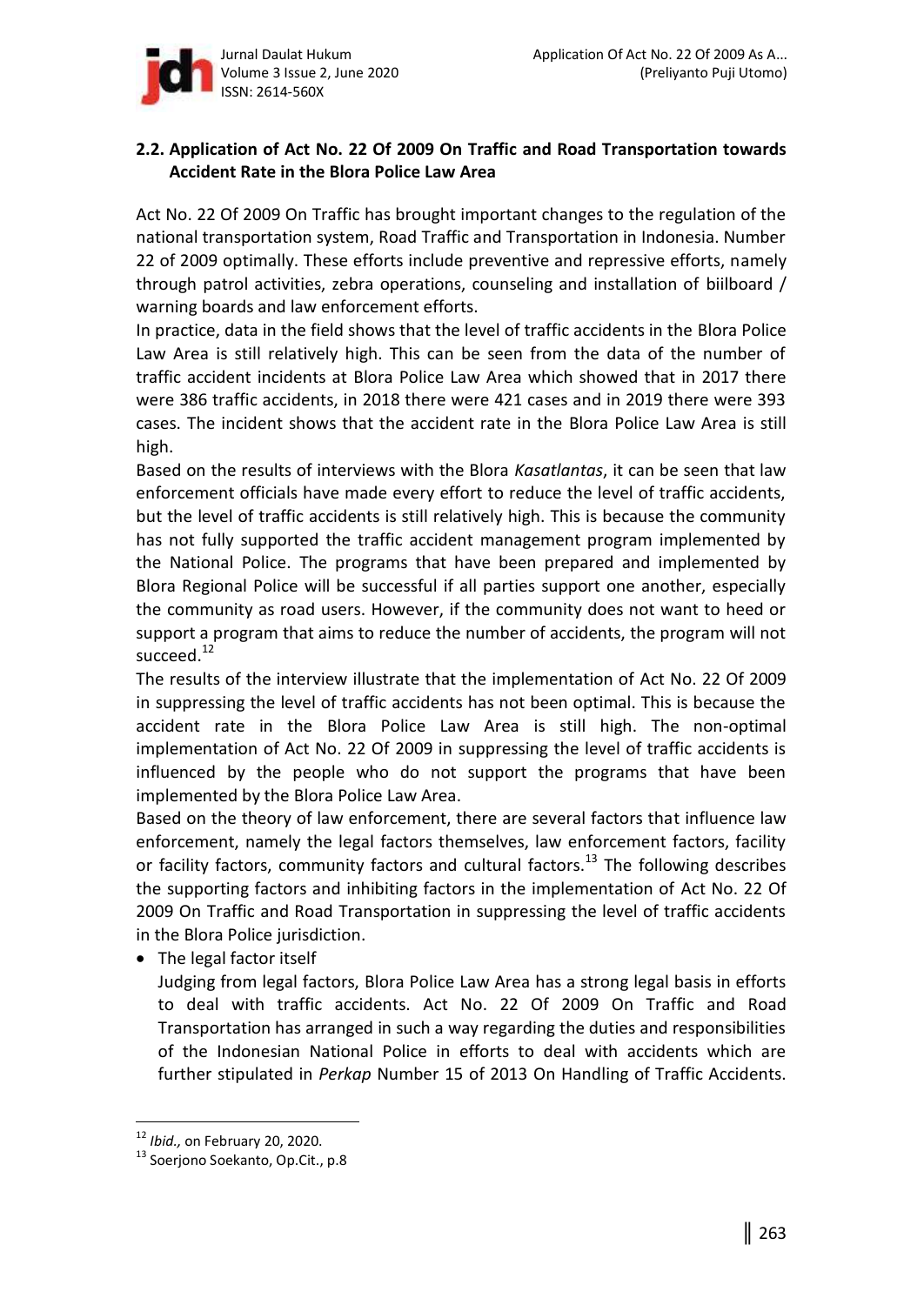In the second legislation mentioned how the duties and authority of the National Police in preventing traffic accidents and handling traffic accidents.

- Law enforcement factors Law enforcement officers at Blora Police Law Area have tried to implement Act No. 22 Of 2009 On Traffic and Road Transportation in suppressing the level of traffic accidents both through preventive and repressive measures.
- $\bullet$  Facilities factor

In the ranks of the Blora Police Traffic Unit, the requirements as officers who handle traffic accidents and as investigators have been met. This was stated by the Head of the Traffic Unit of the Blora Police Law Area who stated that members of the national police in the *Satlantas* function had competencies in dealing with traffic accidents. The competency is obtained through education and training conducted by Blora Regional Police.<sup>14</sup>

In handling traffic accidents, adequate equipment is needed. In the availability of facilities and infrastructure have been adequate, including communication equipment, vehicles and others. Blora Police Law Area also cooperates with health workers in handling traffic accidents for the availability of ambulances. Likewise with regard to the budget, according to *Kasatlantas* Blora District Police is sufficient. Thus the factor of facilities and facilities is one of the supporting factors in tackling traffic accidents in order to reduce the level of traffic accidents in the Blora Police jurisdiction.

• Community factors

Article 258 of Act No. 22 Of 2009 has given the mandate to the public to participate in the maintenance of road facilities and infrastructure, the development of traffic discipline and ethics, and to participate in maintaining security, safety, order, and smooth traffic and road transportation.

In practice in the field, not all communities have participated in the maintenance of security, safety, order and smooth traffic and road transport. The condition of the people in Blora Regency is an inhibiting factor in the implementation of Act No. 22 Of 2009 in suppressing the level of traffic accidents in the Blora Police Law Area. Public legal awareness is still low in obeying traffic rules. Even though there has been counseling and coaching, there are still people who are not law-abiding. There are still many people who do not comply with traffic regulations such as not wearing a helmet in driving, not using a seat belt, not lighting a lamp, or the younger generation who are still reckless in driving.

• Cultural factors

The legal culture of the community in the Blora Police Law Area is still low, for example it has become a habit for people in the Blora Regency to buy their children motorized vehicles even though the child is not old enough. Many cases of traffic accidents in the Blora district area involve minors. Thus the cultural factors of the community in the Blora Police Law Area have not yet supported the implementation of Act No. 22 Of 2009 in suppressing the level of traffic accidents.

 $\overline{a}$ 

<sup>&</sup>lt;sup>14</sup> Interview with AKP Dodiawan S as Kasatlantas Blora Regional Police, on February 20, 2020.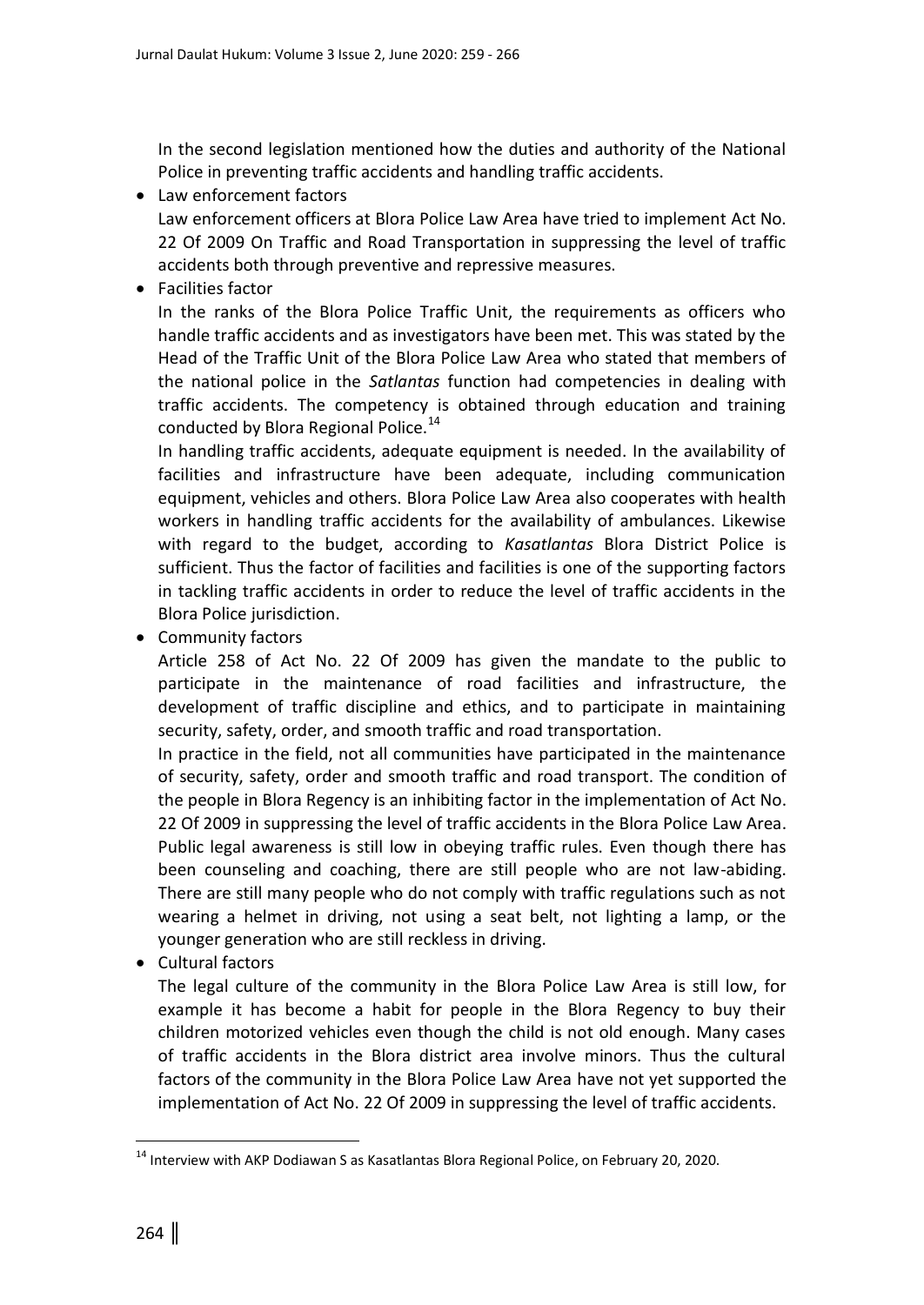

Based on the description above, it can be seen that Blora Police efforts in implementing Act No. 22 Of 2009 to reduce the level of traffic accidents have not been optimally successful. This is due to the lack of public awareness and the factor of the community's legal culture in the Blora police precinct which is still low.

# **3. Closing**

### **3.1. Conclusion**

- Tackling traffic accidents by law enforcement in the Blora Police Law Area is carried out through preventive and repressive measures. Preventive efforts are carried out through routine patrol activities, zebra operations, counseling at schools and in the community and installing biilboard warning signs in accidentprone areas. The repressive effort is carried out through a series of investigative actions against traffic accidents which are guided by applicable laws and regulations.
- The application of Act No. 22 Of 2009 On Traffic and Road Transportation towards accident rates in the Blora Police Law Area is not optimal. The accident rate is still relatively high from year to year despite various efforts have been carried out. This is due to the lack of public awareness and legal culture of the community which does not support the programs implemented by the Blora Police Law Area in reducing the level of traffic accidents.

#### **3.2. Suggestion**

- 1. It is necessary to strengthen the participation of the community to participate in efforts to tackle traffic accidents to reduce the level of traffic accidents
- 2. Socialization or outreach activities need to be improved by making regular schedules to increase legal awareness in traffic

#### **4. References**

- [1] "Opini", (http://m.riaupos.co, accessed 10 November 2019).
- [2] Act No. 2 of 2002 On the Indonesian National Police.
- [3] Act No. 22 Of 2009 On Road Traffic and Transportation.
- [4] Criminal Procedure Code
- [5] Mukti Fajar ND dan Yulianto Achmad, 2013, *Dualisme Penenlitian Hukum Normatif dan Empiris*, Pustaka Pelajara, Yogyakarta, 2013
- [6] Regulation of the Head of the Indonesian National Police Number 15 of 2013 On Procedures for Handling Traffic Accidents
- [7] Syakiar, Unit Pratimaratri, Deaf Wahyuni Ramadhani, Pelaksanaan Penyidikan Terhadap Anak Pelaku Pelanggaran Lalu Lintas Yang Mengakibatkan Korban Meninggal Dunia (Studi : Polresta Padang), Jurnal Penelitian, (http://www.ejurnal.bunghatta.ac.id, accessed November 20, 2019).